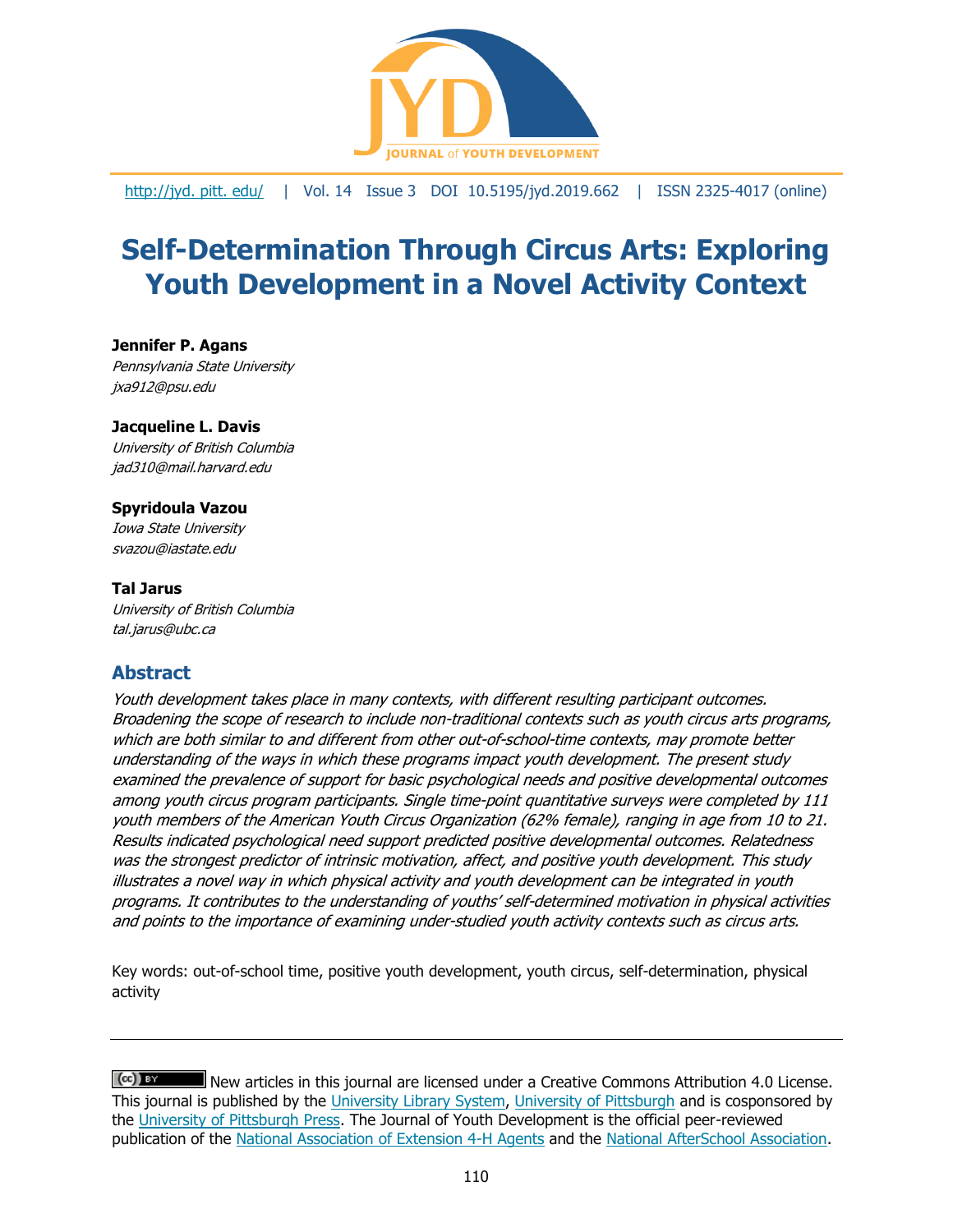## **Background**

Youth involvement in organized sport has been studied extensively (e.g., Evans et al., 2017; Vazou, Ntoumanis, & Duda, 2006), but many related activities remain under-explored. Lifestyle sports (e.g., rock climbing, skateboarding) and physical activities involving creative expression (e.g., dance, circus arts) have received relatively little attention (with some exceptions; e.g., Quested & Duda, 2011), despite large numbers of participating youth. For example, a recent survey of over 120 organizations teaching circus arts across the United States, including summer camps, independent circus studios, and after-school programs, reported approximately 14,000 youth participants in their circus education programs in 2018 (American Youth Circus / American Circus Educators, 2018). As these non-sport activities become more popular, there is a need to understand the developmental outcomes associated with participation and the extent to which they might serve as youth development programs. In addition, as most children and adolescents are not active enough to meet minimum physical activity guidelines (Song, Carroll, & Fulton, 2013), it is important to explore physical activity contexts that may foster intrinsic motivation to participate.

#### **Youth Development and Motivation in Physical Activities**

Self-determination theory (SDT; Deci & Ryan, 2000) has been widely used to study youth involvement in sport and other physical activity contexts (e.g., Gagne, Ryan, & Bargmann, 2003; Standage, Duda, & Ntoumanis, 2005; 2006). SDT posits three "basic psychological needs" which must be met for human thriving and positive development: autonomy (the need to make one's own decisions in life), competence (the need to feel able to accomplish tasks and goals), and relatedness (the need to feel connection to other people; Deci & Ryan, 2000). SDT maintains that these basic psychological needs can be supported or thwarted in any context, and need fulfillment can vary widely from one activity context to another (Teixeira, Carraça, Markland, Silva, & Ryan, 2012). Thus, it is important to identify physical activity contexts that support these basic needs.

Self-determined motivation is also associated with increased physical activity (Teixeira et al., 2012), and higher levels of autonomy, competence, and relatedness are linked to reduced attrition from sport (Balish, McLaren, Rainham, & Blanchard, 2014). In addition, relatedness support in physical education contexts, fostered by particular teacher behaviors, has been shown to promote engagement, self-efficacy, and motivation, as well as interest in continuing or increasing physical activity participation (Sparks, Dimmock, Whipp, Lonsdale, & Jackson,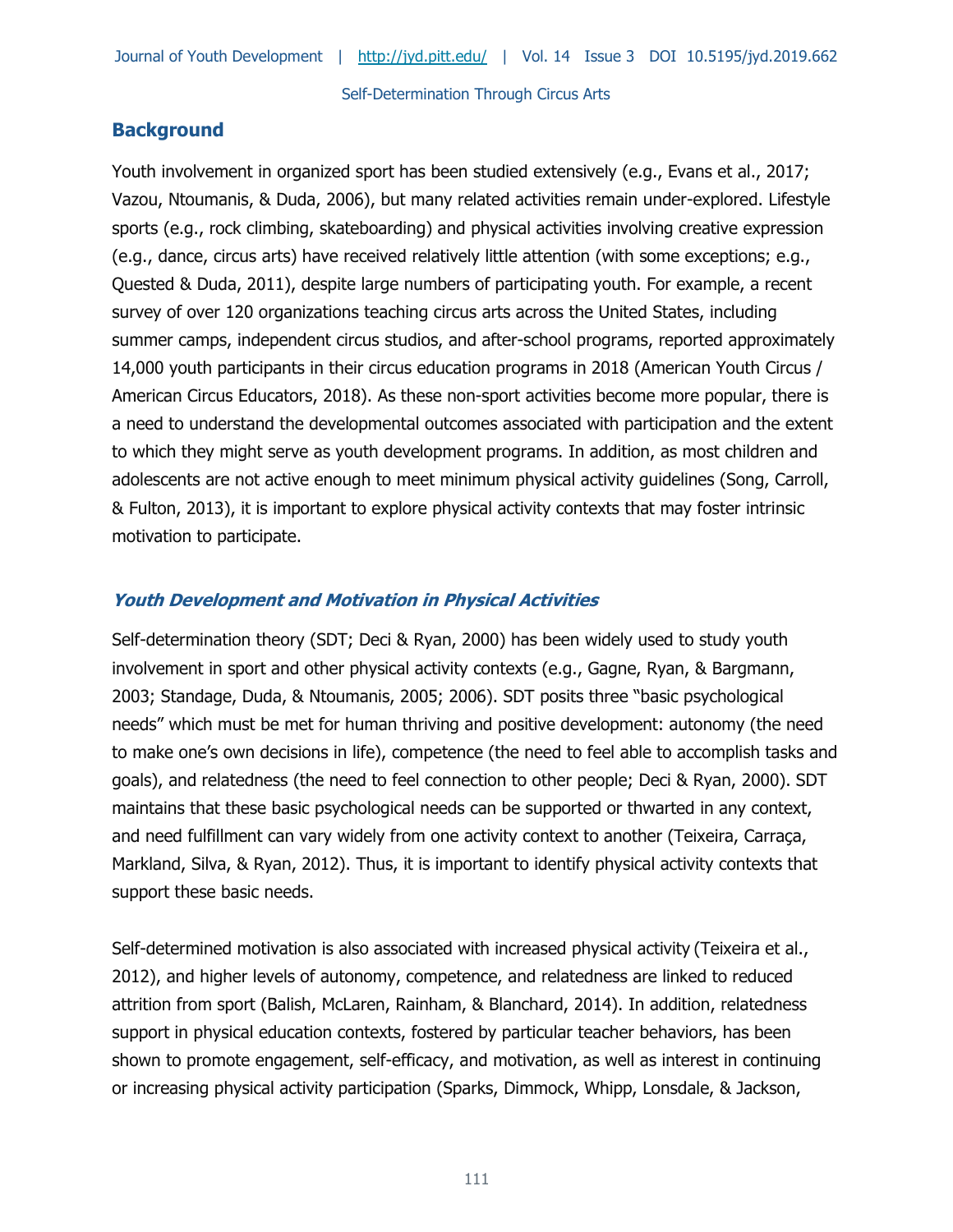2015). Such contexts are more likely to foster intrinsic motivation and promote positive developmental outcomes including positive affect and willingness to attempt challenging tasks (Standage et al., 2005). Thus, it may be expected that youth whose needs are supported in physical activity contexts are also more likely to enjoy being active and continue participating in physical activities.

While existing research suggests that competence and autonomy satisfaction are linked to increased physical activity (Reinboth, Duda, & Ntoumanis, 2004; Shen, McCaughtry, & Martin, 2007), research on relatedness satisfaction in youth recreational physical activity contexts is scarce (Teixeira et al., 2012). However, relatedness support in physical education classes has been shown to promote interest in continued physical activity participation (Sparks et al., 2015). In addition, activities that provide relatedness support may be important promoters of youth physical activity behavior, as youth rely strongly on peers' acceptance and support as a source of competence evaluation (Smith, 2003). Similarly, drawing from the tenets of Achievement Goal Theory (Nicholls, 1989), the emphasis placed on cooperation versus peer competition by the activity context is crucial for the way competence is evaluated. A more task-involving peer climate (associated with positive affect, intrinsic motivation, and enjoyment; Harwood, Keegan, Smith, & Raine, 2015; Vazou et al., 2006) will likely nurture positive social interactions and cooperation. Thus, physical activity contexts that foster relatedness and whole-child development (e.g., activities that are enjoyable, supportive, and cognitively engaging; Diamond, 2015) may be especially effective in promoting youth physical activity.

Because physical activity contexts that are supportive of basic psychological needs can help youth stay active (Balish et al., 2014; Shen et al., 2007; Teixeira et al., 2012), it is important to identify more programs with those characteristics. Unfortunately, the emphasis of past studies on sport (e.g., Reinboth et al., 2004) and physical education contexts (e.g., Standage, Duda, & Ntoumanis, 2003, 2005, 2006) has left the fulfilment and support of basic psychological needs in non-sport physical activity contexts, such as circus arts, unexplored.

#### **Circus as a Youth Development Context**

Youth circus, defined as "circus created and performed by youth, as opposed to entertainment devised for youth," (Ott, 2005, p. 5) emerged in the United States in the 1970s as part of the community-based "new circus" movement. Like many youth development programs (e.g., Lerner et al., 2012; Roth & Brooks-Gunn, 2003), and unlike many youth sport programs (e.g., Neely, McHugh, Dunn, & Holt, 2017), circus arts programs generally feature a cooperative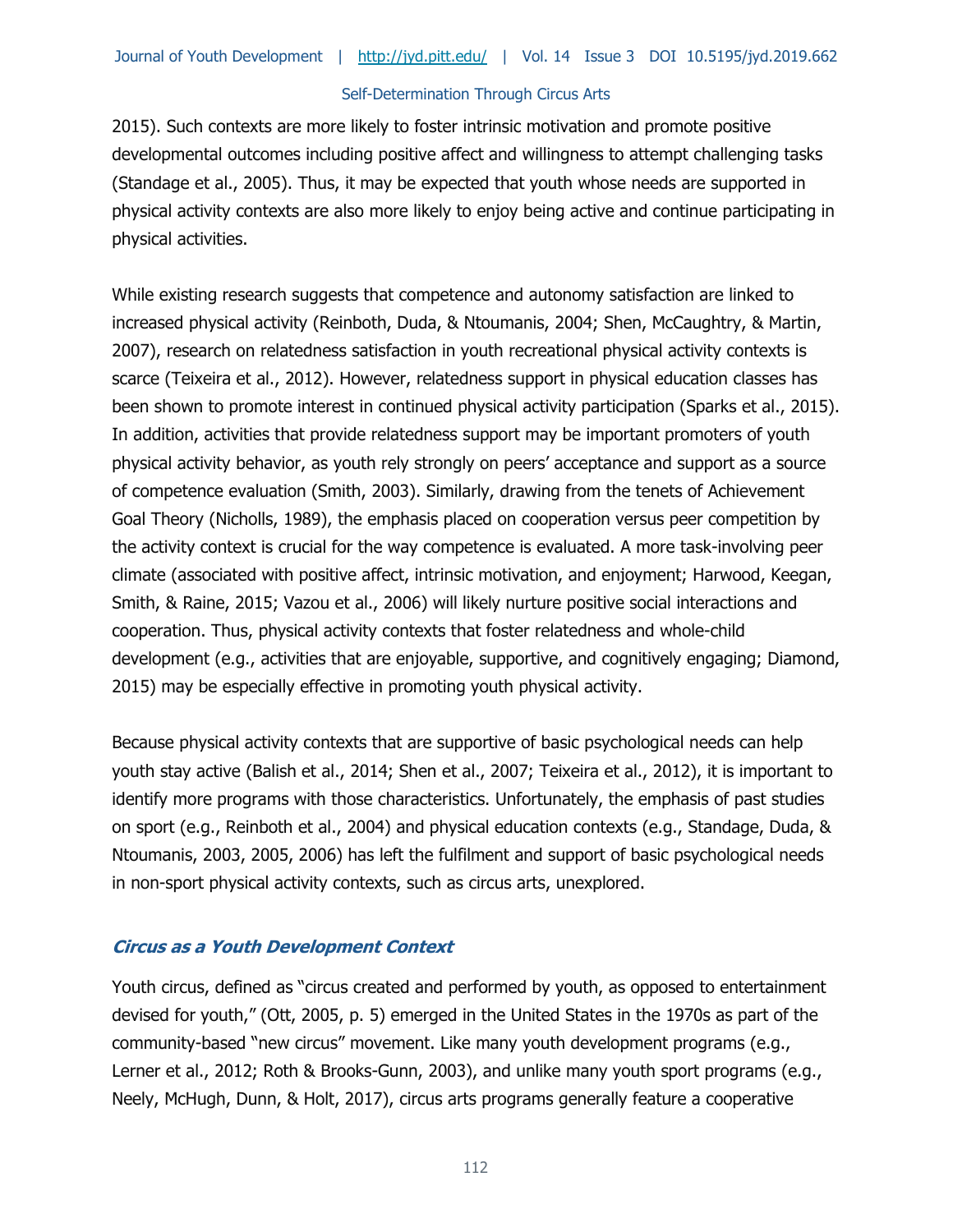setting, mixed-gender activities, and acceptance of all youth irrespective of body type, initial competence, or other limitations (Bolton, 2004; McCutcheon, 2003; Ott, 2005). This inclusive context is important for positive youth development (PYD; Lerner et al., 2012; Roth & Brooks-Gunn, 2003). In fact, a recent evaluation of youth circus programs conducted by the David P. Weikart Center for Youth Program Quality found that these programs consistently met standards for exemplary youth development programs (Smith, Roy, Peck, & Macleod, 2017). Participants in youth circus programs demonstrated significant growth in social and emotional skills over the course of their program participation (Smith et al., 2017), which suggests that youth circus arts may be considered a type of youth development program.

Within this youth development setting, circus arts programs maintain an emphasis on building challenging physical skills, similar to the approach taken in sport-based youth development programs (e.g., Perkins & Noam, 2007) but with an artistic, rather than a competitive orientation. This lack of emphasis on competition may also contribute to supporting youth basic psychological needs (Vallerand, 2007).

The factors that make youth circus unique within physical activity settings may provide different affordances for the satisfaction of basic psychological needs than sport programs. For example, youth circus programs generally allow youth to explore a wide variety of activities (e.g., acrobatics, juggling, clowning, wire-walking, trapeze) and thus may support autonomy (e.g., McCutcheon, 2003) more than single-sport programs. In addition, because most youth have limited experience with circus, more explicit competence support is often provided in these programs (e.g., Heller & Taglialatela, 2018; Kiez, 2015) than might be offered in traditional sports. Finally, the collaboration and trust required to produce a circus (Cadwell, 2018) may further promote relatedness. Existing studies of youth circus cite a wide range of developmental benefits, including growth in perseverance, belonging, and self-esteem (Heller & Taglialatela, 2018; McCutcheon, 2003; Ott, 2005; Woodhead, 2002). These outcomes align with youth development outcomes such as grit (Duckworth, Peterson, Matthews, & Kelly, 2007) and the 5 Cs model of PYD, which focuses on Competence, Confidence, Caring, Character, and Connection (Lerner et al., 2012).

Because prior research suggests that youth psychosocial experiences in sport-based physical activities vary based on activity characteristics (Evans et al., 2017), it would be useful to extend this investigation to non-sport activities. Youth circus has been increasingly integrated into education (Kiez, 2015), recreation and social services (Sugarman, 2001), and therapeutic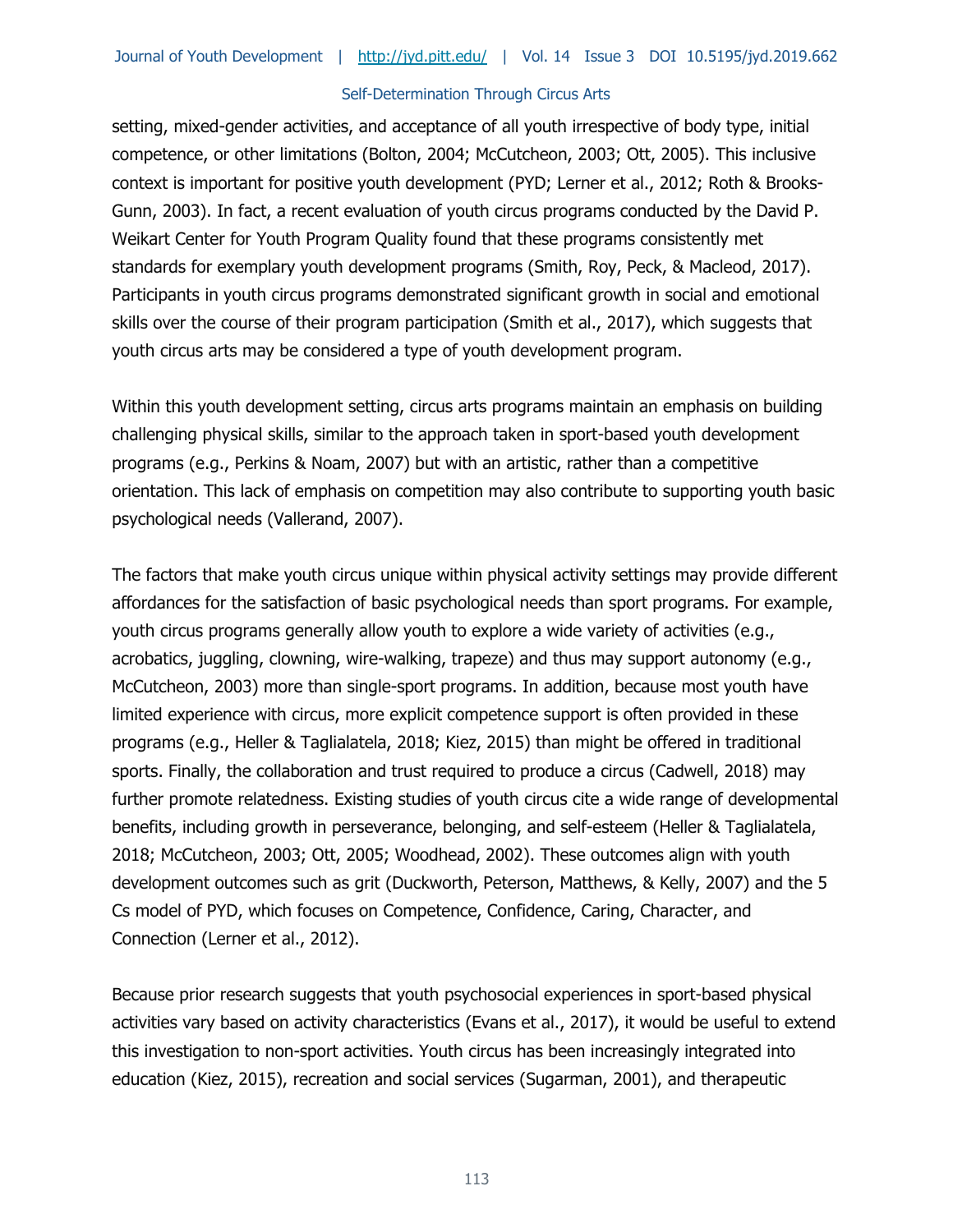contexts (Maglio & McKinstry, 2008; Spiegel, Breilh, Campaña, Marcuse, & Yassi, 2015), thus further study of its impact on youth development is warranted.

#### **Study Goals**

The present study examined the extent to which youth circus serves as a need-supportive physical activity context and tested for associated youth development outcomes. In line with prior studies of basic psychological need satisfaction in the context of physical activity (Standage et al., 2005), we hypothesized that youth circus may satisfy the needs for autonomy, competence, and relatedness in young people, and that participants would report being intrinsically motivated to do circus. We also hypothesized, based on the prior research on youth circus participant outcomes (e.g., Ott, 2005; Smith et al., 2017; Woodhead, 2002), that psychological need satisfaction in the circus context would positively predict other positive outcomes such as perseverance (operationalized as grit and concentration; Duckworth et al., 2007; Standage et al., 2005) and PYD (Geldhof et al., 2014; Lerner et al., 2012). Finally, we expected that satisfaction of basic psychological needs would also positively predict positive affect, and negatively predict negative affect, as these outcomes have been observed in other physical activity contexts (Ntoumanis, 2005).

This study also examined gender and age differences on the measured motivational outcomes in youth circus, an area of research that is relatively new with little known about youth motivation in circus programs. Prior research in other contexts indicates that children of different ages may rely on different sources of information to assess competence (Horn, 2004) and that, compared to males, female athletes may be more motivated by improving their own skills than by seeking to be better than other athletes (Hanrahan & Cerin, 2009). Thus, we expected that although satisfaction of the psychological needs of autonomy, competence, and relatedness would predict positive outcomes (e.g., grit, concentration, positive affect, PYD), youth of different ages and genders might report different levels of need satisfaction and developmental outcomes.

Through this examination of youth development in the circus arts context, our aim was to better understand the breadth of ways in which non-sport physical activity programs may impact youth development, and to broaden the literature on youth physical activity programs beyond the current emphasis on sport. In addition, as many youth programs include a wide range of recreational activities, our study may be of value to practitioners and program planners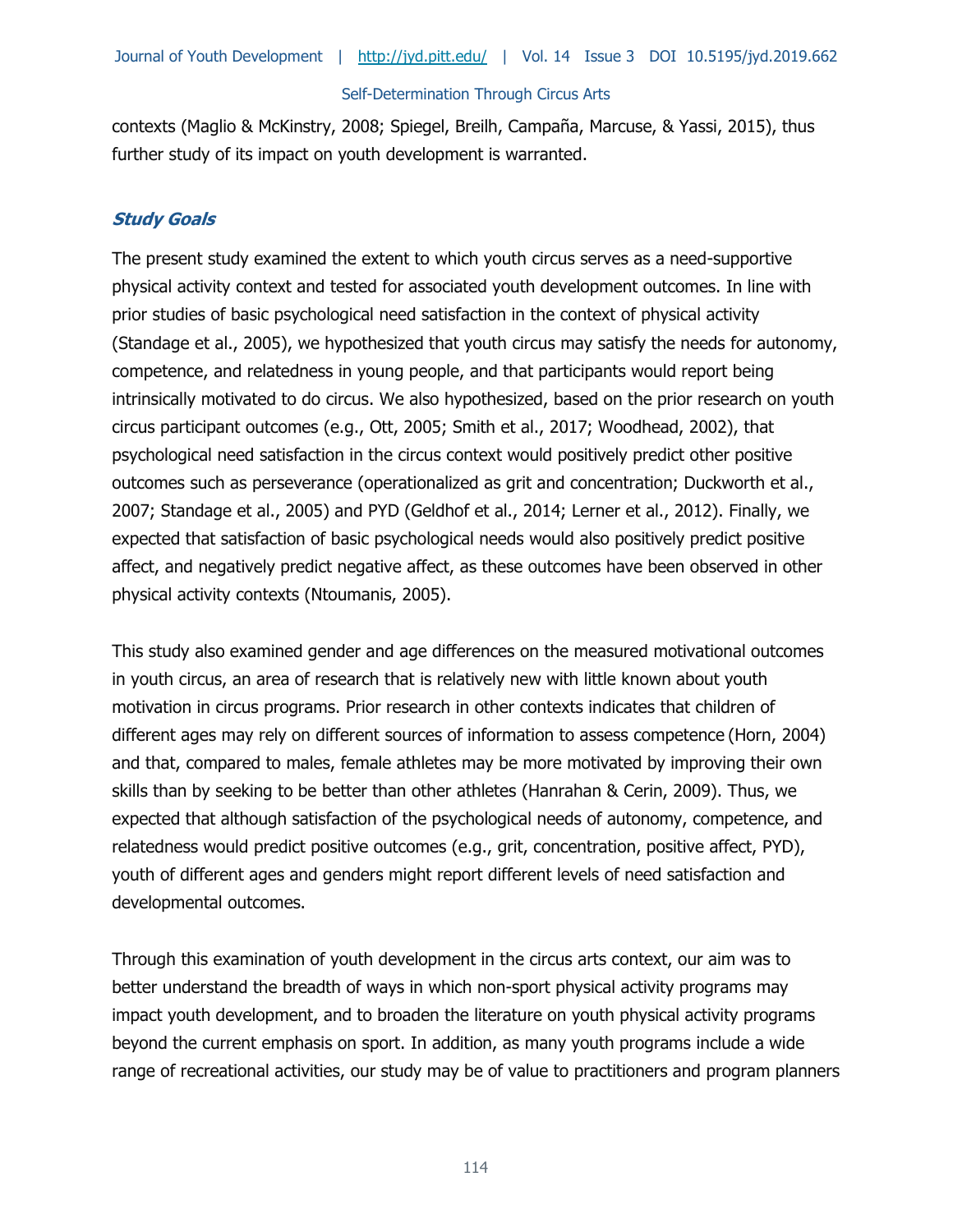by illustrating a novel way in which physical activity and youth development can be integrated in youth programs.

#### **Method**

#### **Participants and Procedure**

Participants were 111 youth, ages 10-21 ( $M = 15.77$ ;  $SD = 3.53$ ), who were recruited through the American Youth Circus Organization (AYCO). Most participants (62%,  $n = 69$ ) were female, 31% ( $n = 34$ ) were male, and 7% ( $n = 8$ ) did not provide information or stated that they preferred not to answer the question about gender. Single time-point quantitative surveys were administered to youth at a national AYCO festival, and the study was opened online to AYCOmember youth circus programs for a few months after the festival. Participants' experience in circus ranged from 6 months to 17 years, and their circus involvement included afterschool programs, summer camps, and clubs. The study was approved by the Institutional Behavioral Review Board and informed consent was obtained from the participants and their parents or guardians.

#### **Measures**

Descriptive statistics and scale reliability data for each measure are shown in Table 1. All scales were modified to include the term "circus" as a program descriptor. With regard to psychological need support, Autonomy was measured using six items from Standage, Duda, and Ntoumanis (2003; 2005; e.g., "In my circus program, I feel I do circus because I want to"). Competence was measured using five items from McAuley, Duncan, and Tammen (1989; e.g., "I think I am pretty good at circus"). *Relatedness* was measured using the stem "With the other students in my circus program, I feel . . . " followed by five adjectives including "supported," and "safe" (Richer & Vallerand, 1998). Autonomy support was measured using 15 items from Williams and Deci (1996; e.g., "My circus teacher/coach listens to how I would like to do things"). Competence support and Relatedness support were assessed using the stem, "In my circus program" followed by four items for competence, e.g., "my circus teacher/coach makes me feel like I am good at circus" and five items for relatedness, e.g., "I feel that the circus teacher/coach is friendly towards me" (Standage et al., 2005).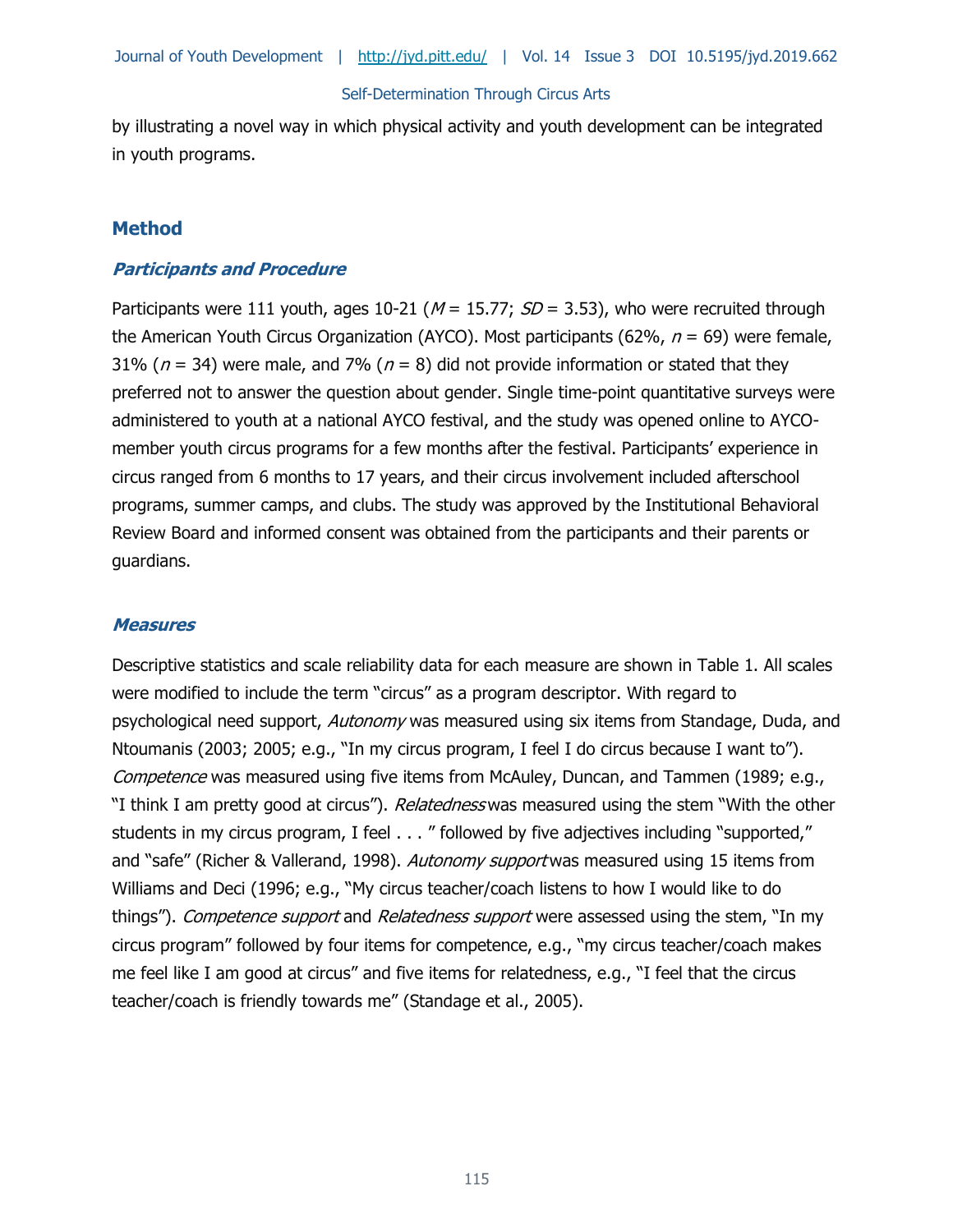| <b>Measure</b>       | $\boldsymbol{N}$ | $\mathbf{a}$ | $\boldsymbol{M}$ | <b>SD</b> | <b>Scale range</b> |
|----------------------|------------------|--------------|------------------|-----------|--------------------|
| Autonomy             | 110              | 0.71         | 6.06             | 0.79      | $1 - 7$            |
| Competence           | 110              | 0.83         | 5.90             | 0.81      | $1 - 7$            |
| Relatedness          | 110              | 0.90         | 6.07             | 0.98      | $1 - 7$            |
| Autonomy support     | 103              | 0.95         | 6.02             | 0.93      | $1 - 7$            |
| Competence support   | 103              | 0.81         | 6.32             | 0.77      | $1 - 7$            |
| Relatedness support  | 103              | 0.77         | 6.35             | 0.68      | $1 - 7$            |
| Intrinsic motivation | 106              | 0.68         | 6.68             | 0.43      | $1 - 7$            |
| Concentration        | 104              | 0.73         | 4.22             | 0.45      | $1 - 5$            |
| Positive affect      | 104              | 0.80         | 4.42             | 0.58      | $1 - 5$            |
| Negative affect      | 104              | 0.66         | 1.67             | 0.54      | $1 - 5$            |
| <b>PYD</b>           | 105              | 0.75         | 4.03             | 0.39      | $1 - 5$            |
| Grit                 | 105              | 0.71         | 3.47             | 0.48      | $1 - 5$            |

| Table 1. Internal Consistency (Cronbach's Alpha) and Descriptive Statistics for Each |  |  |  |
|--------------------------------------------------------------------------------------|--|--|--|
| <b>Measure.</b>                                                                      |  |  |  |

For youth outcomes, *intrinsic motivation* was measured using the stem "I take part in a circus program . . . " followed by four reasons (e.g., "because circus is fun"; Goudas, Biddle, & Fox, 1994). Concentration was measured using six items modified to specify the circus context (e.g., "I get easily distracted during circus" reversed; Standage et al., 2005). Positive and negative affect were measured by the frequency of nine feelings (e.g., happy, angry) based on the stem "In my circus classes I feel . . . " (Ebbeck & Weiss, 1998). Positive youth development was measured using the 17-item version of the 5 Cs of PYD (Geldhof et al., 2014), and Grit was measured using 12 more general items (e.g., "Setbacks don't discourage me"; Duckworth et al., 2007).

## **Results**

This study involved descriptive assessments of psychological need satisfaction and support and youth development outcomes (e.g., intrinsic motivation, concentration, grit, positive affect, and PYD) among youth circus participants, as well as hierarchical regression analyses examining the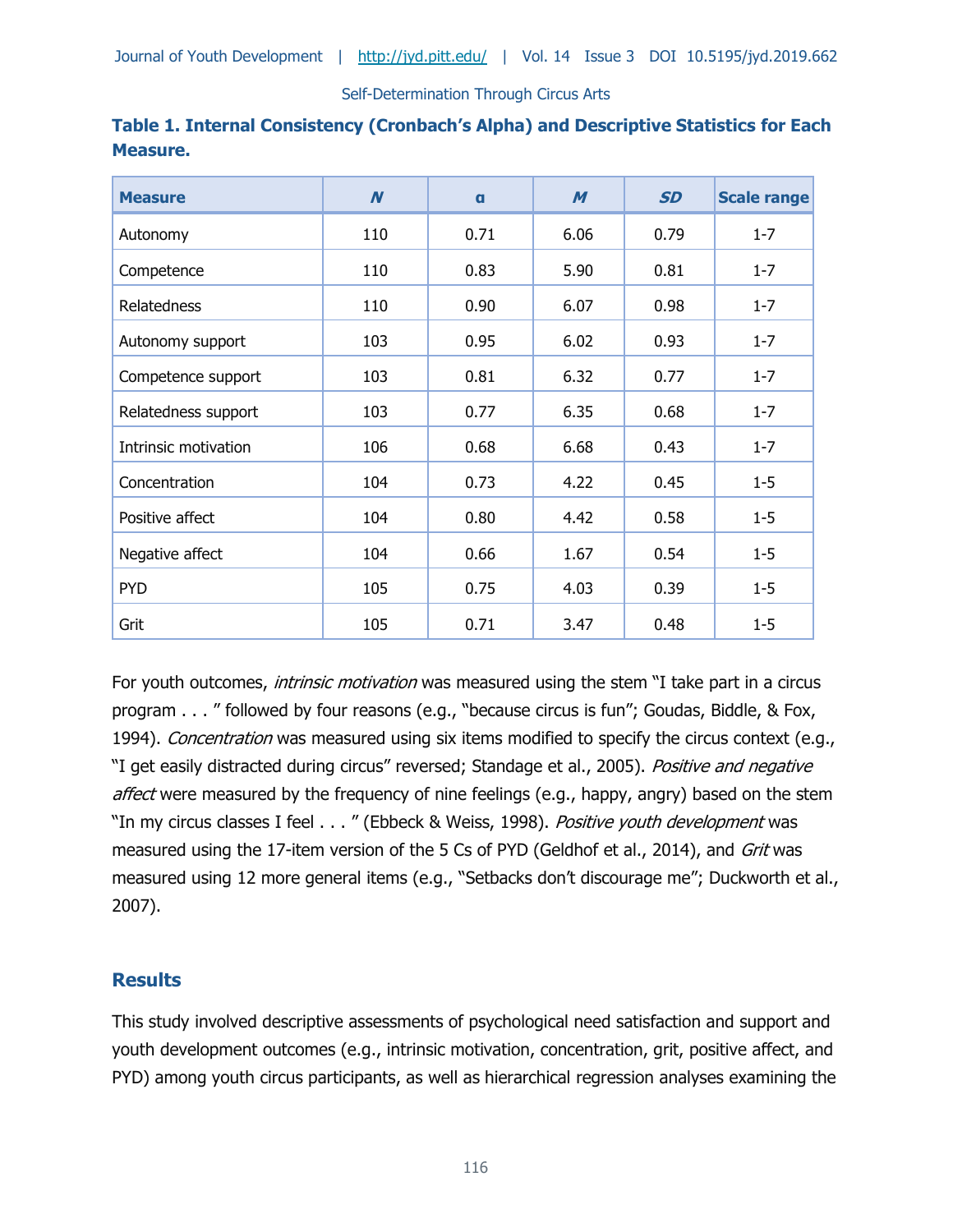relations between psychological needs and youth development outcomes. Data were analyzed using SPSS.

#### **Descriptive Statistics**

We hypothesized that youth circus programs may provide satisfaction of the needs for autonomy, competence, and relatedness, and that this need satisfaction would produce intrinsic motivation, concentration, grit, positive affect, and PYD, and low levels of negative affect. Descriptive results indicated that youth in circus programs exhibited each of these outcomes in the expected directions (i.e., average responses for positive outcomes were above the scale mid-points and neared the extreme upper values; see Table 1). Thus, we next examined whether there were gender or age differences in these outcomes, and then addressed our main hypothesis of whether youth development outcomes were related to the satisfaction of basic psychological needs in youth circus.

#### **Gender/Age Differences**

Differences in outcomes were assessed by participant gender and age (both main effects and interactions), with age being divided into four categories: 10-12, 13-15, 16-18, and 19-21. Significant gender differences were observed in concentration, and age differences were observed in autonomy, competence, and positive affect (see Table 2). Age-gender interaction effects were also observed for competence and positive affect (see Figure 1). No differences were observed by how long youth had been involved in circus arts, but there were differences by the age at which they started circus for autonomy  $[F(1, 101) = 4.93, p < .05, n^2 = .05]$  and competence  $\lceil F(1, 101) = 4.76$ ,  $p < .05$ ,  $\eta^2 = .05$ ] such that youth who started at age 12 or younger reported lower levels of autonomy and higher levels of competence than youth who started circus in their teens.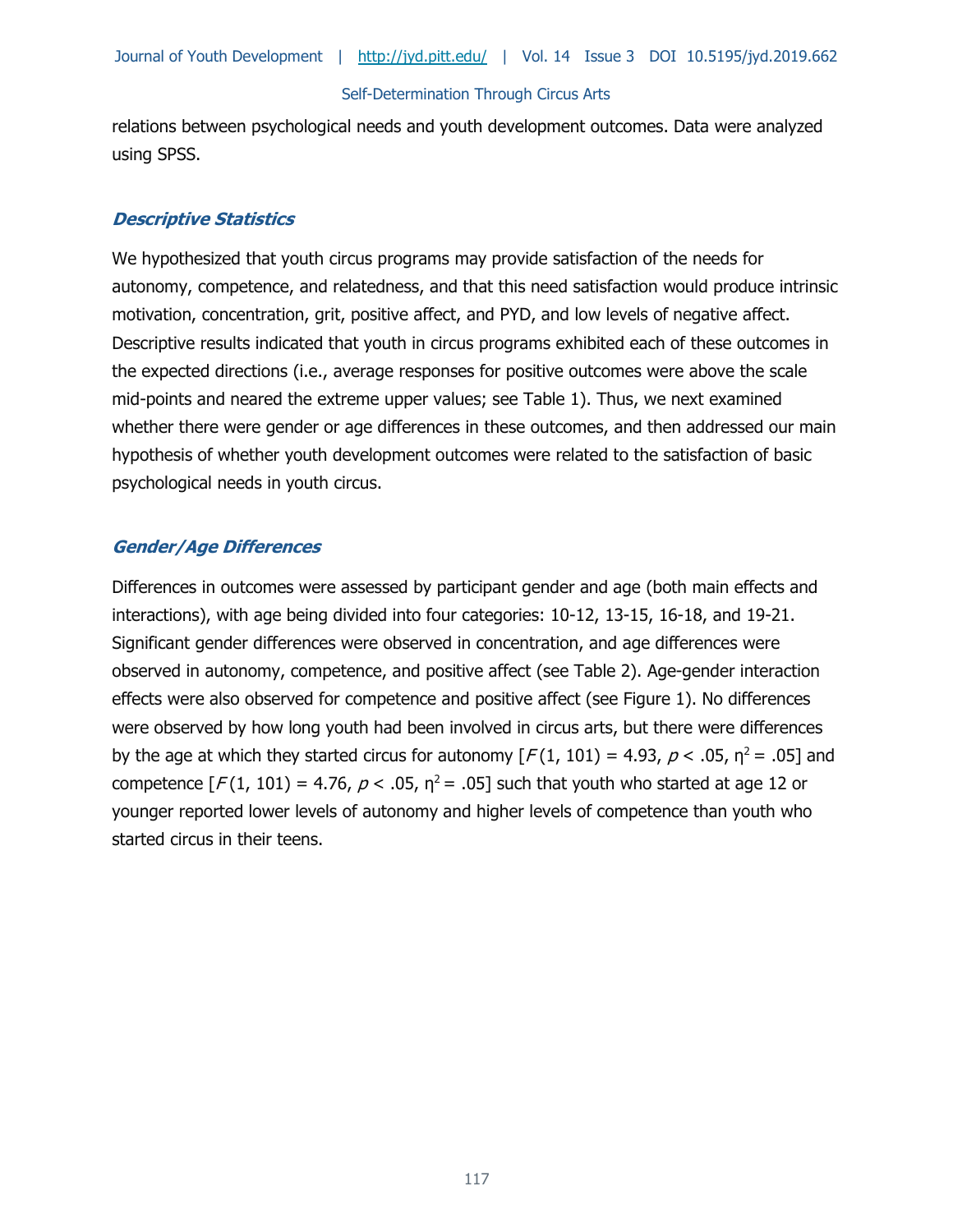|  |  |  |  |  |  |  | Table 2. Gender and Age Differences in Youth Development Outcomes: Main Effects |
|--|--|--|--|--|--|--|---------------------------------------------------------------------------------|
|--|--|--|--|--|--|--|---------------------------------------------------------------------------------|

|                 | <b>Group</b>  | <b>Mean</b>       | <b>ANOVA</b>      |
|-----------------|---------------|-------------------|-------------------|
| Autonomy        |               |                   |                   |
|                 | $10-12$ years | 5.64a             | $F(3, 95) = 4.35$ |
|                 | $13-15$ years | 6.05              | p < .01           |
|                 | $16-18$ years | 6.16 <sup>b</sup> | $\eta^2 = .12$    |
|                 | $19-21$ years | 6.47 <sup>b</sup> |                   |
| Competence      |               |                   |                   |
|                 | $10-12$ years | 6.34a             | $F(3, 95) = 3.65$ |
|                 | $13-15$ years | 5.88              | p < .05           |
|                 | $16-18$ years | 5.70 <sup>b</sup> | $\eta^2 = .10$    |
|                 | $19-21$ years | 5.67 <sup>b</sup> |                   |
| Positive affect |               |                   |                   |
|                 | $10-12$ years | 4.74a             | $F(3, 94) = 3.10$ |
|                 | $13-15$ years | 4.33 <sup>b</sup> | p < .05           |
|                 | $16-18$ years | 4.32 <sup>b</sup> | $\eta^2 = .09$    |
|                 | $19-21$ years | 4.36 <sup>b</sup> |                   |
| Concentration   |               |                   | $F(1, 94) = 4.03$ |
|                 | Male          | 4.09a             | p < .05           |
|                 | Female        | 4.28 <sup>b</sup> | $n^2 = .04$       |

Note. Significant sub-group differences are denoted with superscripts such that <sup>a</sup> is different from <sup>b</sup>.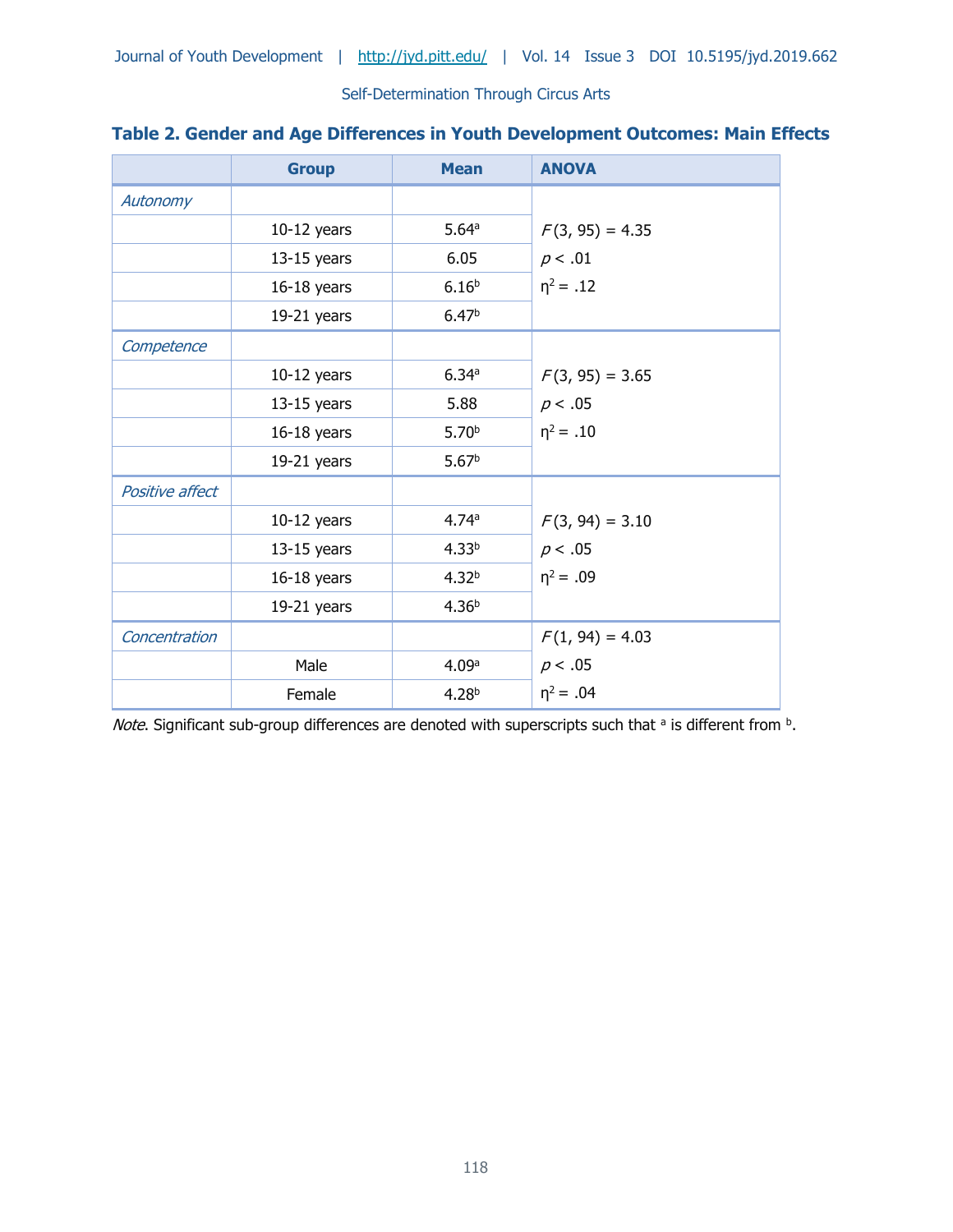



gender difference at ages 16-18 and 19-21



 $F(3, 94) = 4.18$ ,  $p < .01$ ,  $p^2 = .12$ . Significant gender difference at ages 19-21

## **Hierarchical Regression Analyses**

I

To determine whether need satisfaction predicted youth outcomes, a series of hierarchical multiple regression analyses was conducted. In all analyses, gender and age were entered in step 1 to control for their effects, and the three psychological needs were entered in step 2. Relatedness was found to be a significant predictor of many outcomes (Table 3). Relatedness was the stronger predictor of positive affect, but competence also accounted for a significant proportion of variance. Relatedness and competence also accounted for a significant proportion of variance of intrinsic motivation. Further, relatedness and autonomy emerged as significant negative predictors of negative affect, with relatedness being the strongest. For grit and concentration, competence was a significant predictor, along with gender for concentration, and age for grit. For PYD, the effect of all three needs was significant, but relatedness tended to account for more of the variance.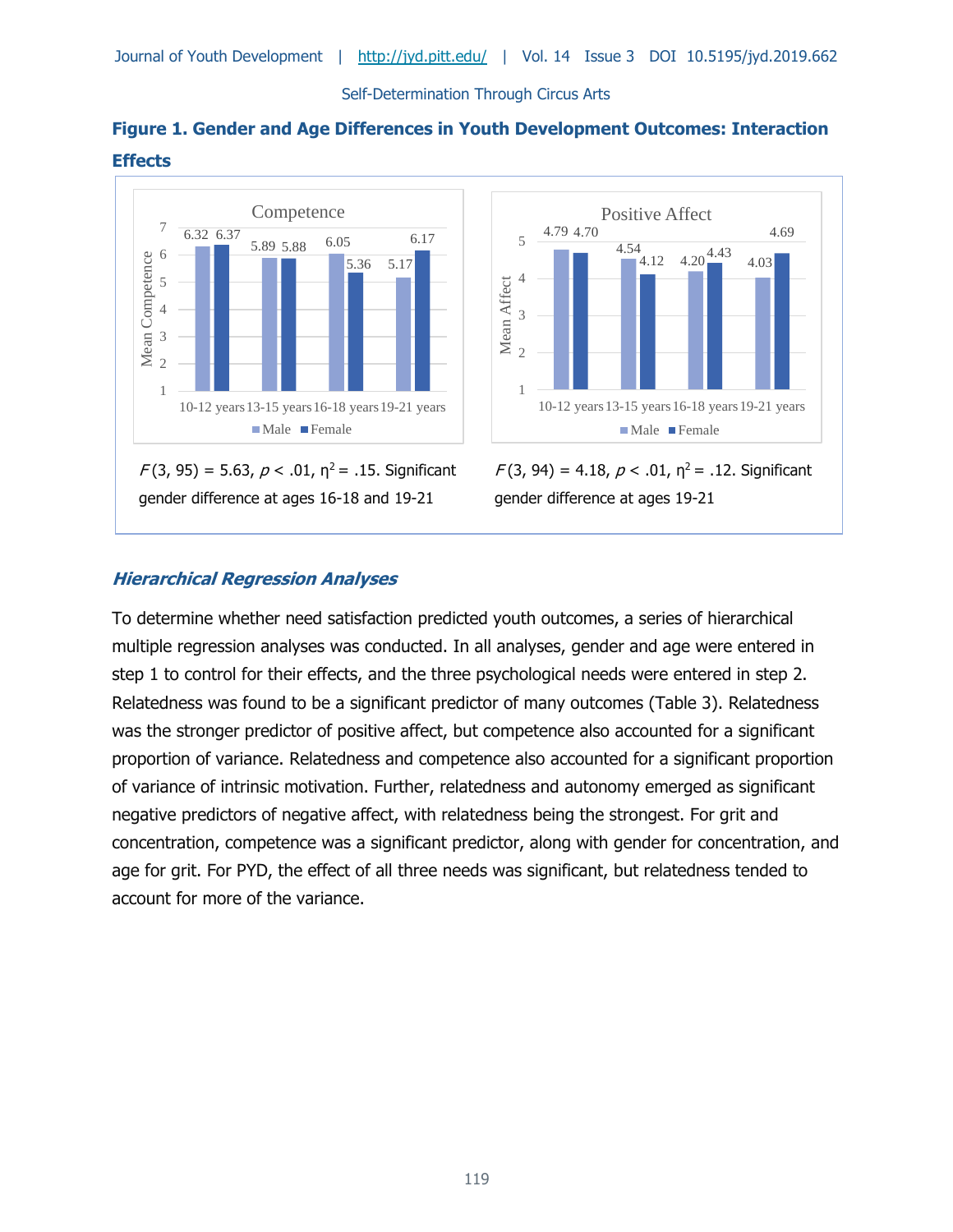## **Table 3. Hierarchical Regression Analysis Predicting Intrinsic Motivation, Positive Affect, and Negative Affect From the Three Psychological Needs.**

| <b>Step</b>                 | <b>Variable</b>        | <b>Standardized</b> | $R^2$ | $R^2$ change | Fchange | <b>Significance</b> |
|-----------------------------|------------------------|---------------------|-------|--------------|---------|---------------------|
|                             |                        | $\beta$             |       |              |         | of Fchange          |
| <b>Intrinsic motivation</b> |                        |                     |       |              |         |                     |
| $\mathbf{1}$                | Gender                 | .037                | .007  | .007         | .343    | .711                |
|                             | Age                    | $-0.075$            |       |              |         |                     |
| $\overline{2}$              | Autonomy               | .179                | .186  | .179         | 7.100   | .000                |
|                             | Competence             | $.223*$             |       |              |         |                     |
|                             | Relatedness            | $.208*$             |       |              |         |                     |
|                             | <b>Positive Affect</b> |                     |       |              |         |                     |
| $\mathbf{1}$                | Gender                 | .120                | .023  | .023         | 1.166   | .316                |
|                             | Age                    | $-.097$             |       |              |         |                     |
| $\overline{2}$              | Autonomy               | $-.070$             | .479  | .456         | 27.967  | .000                |
|                             | Competence             | $.352***$           |       |              |         |                     |
|                             | Relatedness            | .505***             |       |              |         |                     |
|                             | <b>Negative Affect</b> |                     |       |              |         |                     |
| $\mathbf{1}$                | Gender                 | .026                | .011  | .011         | .558    | .574                |
|                             | Age                    | .102                |       |              |         |                     |
| $\overline{2}$              | Autonomy               | $-.296**$           | .271  | .259         | 11.377  | .000                |
|                             | Competence             | $-.076$             |       |              |         |                     |
|                             | <b>Relatedness</b>     | $-.323**$           |       |              |         |                     |
| Grit                        |                        |                     |       |              |         |                     |
| $\mathbf 1$                 | Gender                 | .108                | .059  | .059         | 3.142   | .047                |
|                             | Age                    | $.226*$             |       |              |         |                     |
| $\overline{2}$              | Autonomy               | .004                | .145  | .086         | 3.245   | .025                |
|                             | Competence             | $.244*$             |       |              |         |                     |
|                             | Relatedness            | .108                |       |              |         |                     |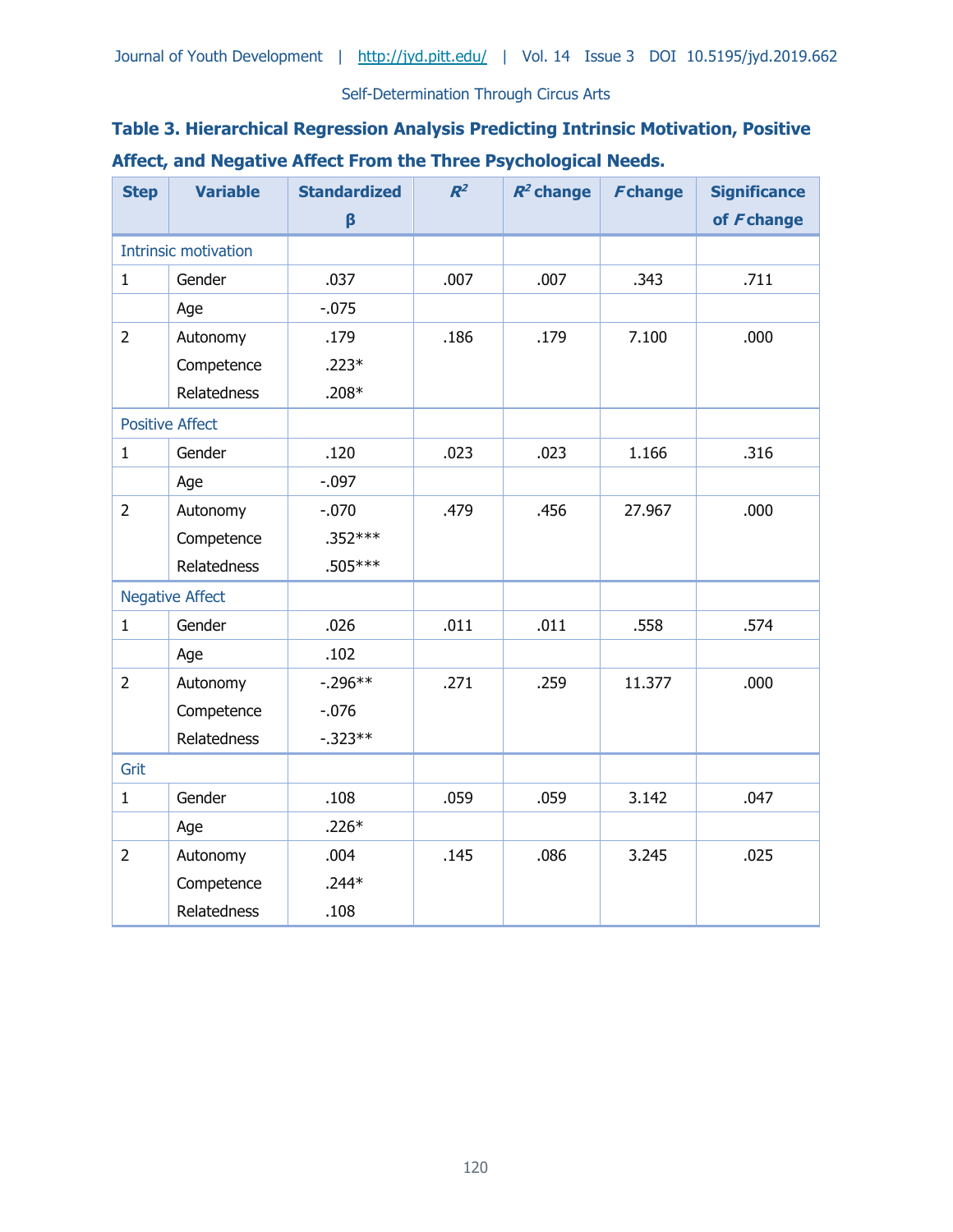| <b>Step</b>    | <b>Variable</b>    | <b>Standardized</b> | $R^2$ | $R^2$ change | <b>Fchange</b> | <b>Significance</b> |
|----------------|--------------------|---------------------|-------|--------------|----------------|---------------------|
|                |                    | β                   |       |              |                | of Fchange          |
|                | Concentration      |                     |       |              |                |                     |
| 1              | Gender             | $.215*$             | .045  | .045         | 2.359          | .100                |
|                | Age                | $-.011$             |       |              |                |                     |
| $\overline{2}$ | Autonomy           | .179                | .169  | .123         | 4.751          | .004                |
|                | Competence         | $.247*$             |       |              |                |                     |
|                | Relatedness        | .079                |       |              |                |                     |
| <b>PYD</b>     |                    |                     |       |              |                |                     |
| 1              | Gender             | .158                | .028  | .028         | 1.458          | .238                |
|                | Age                | $-.035$             |       |              |                |                     |
| $\overline{2}$ | Autonomy           | .161                | .143  | .115         | 4.341          | .006                |
|                | Competence         | .134                |       |              |                |                     |
|                | <b>Relatedness</b> | .197 ( $p = .07$ )  |       |              |                |                     |

## **Table 3 (continued)**

*Note.*  $N = 103$  (intrinsic motivation),  $N = 102$  (pos. & neg. affect; grit, concentration); Gender: 0 = males, 1 = females; PYD = positive youth development;  ${}^*\rho$  < 0.05,  ${}^{**}\rho$  < 0.01,  ${}^{***}\rho$  < 0.001

## **Discussion**

This study examined psychological need satisfaction in the context of youth circus, an understudied type of physical activity. In sport and physical education contexts, psychological need satisfaction is known to foster intrinsic motivation and lead to beneficial outcomes such as positive affect and well-being (Standage et al., 2005; Vazou et al., 2006). However, physical activity contexts such as circus arts, whose characteristics may support youth development in different ways (e.g., supportive and cognitively engaging; Diamond, 2015; high levels of trust; Cadwell, 2018), remain unexplored.

In the present study, hierarchical regression analyses controlling for age and gender showed that psychological need satisfaction in the circus context positively predicted positive outcomes such as grit and PYD, as expected based on prior research in youth circus (e.g., Ott, 2005; Smith et al., 2017; Woodhead, 2002). Psychological need satisfaction also positively predicted concentration and positive affect, and negatively predicted negative affect, as observed in other physical activity contexts (Ntoumanis, 2005). In addition, relatedness emerged as a strong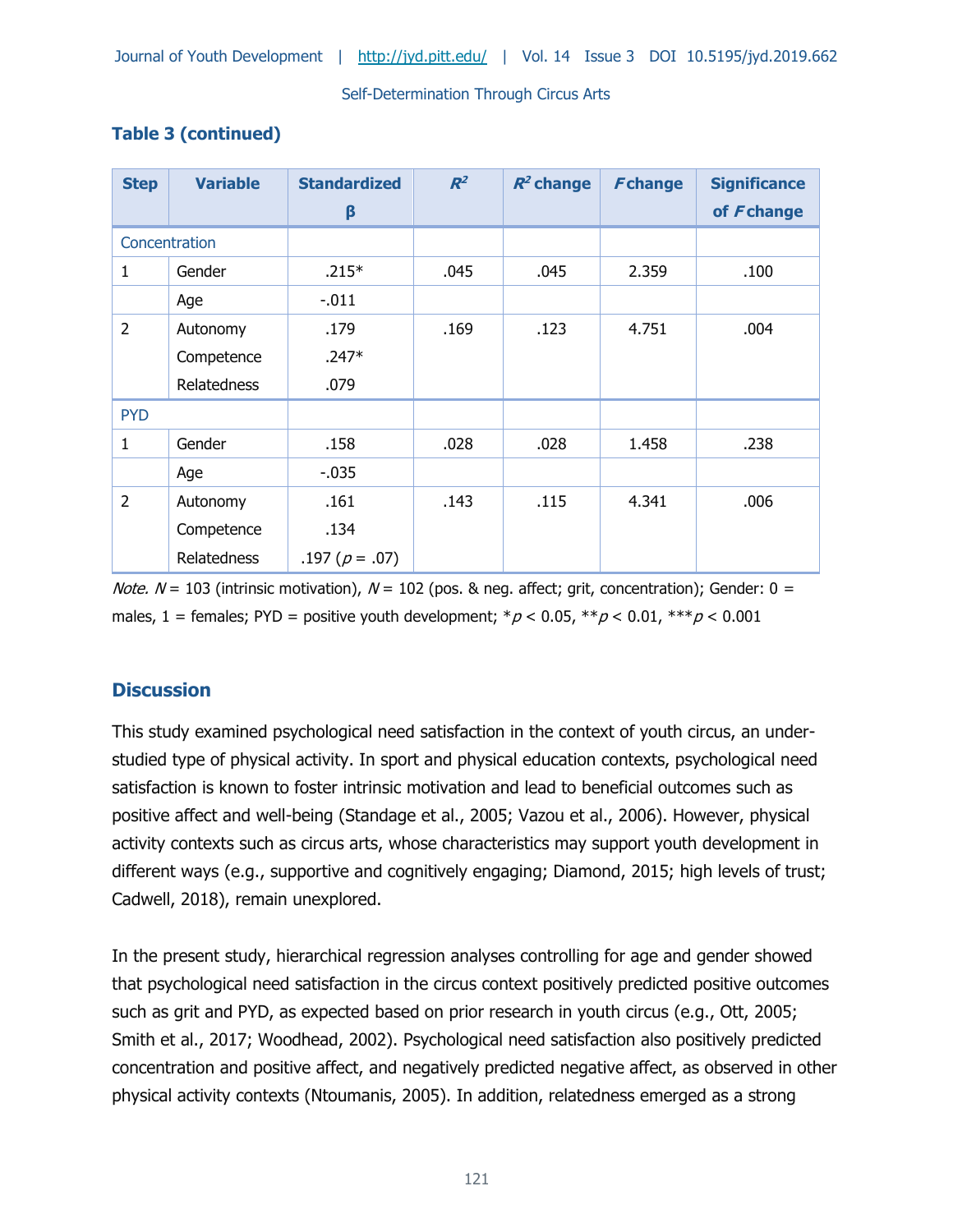predictor, especially of intrinsic motivation, positive and negative affect, and PYD. This finding stands in contrast to previous work in physical education and sport that have focused mainly on support for competence and autonomy (e.g., Reinboth et al., 2004; Shen et al., 2007). In fact, some researchers have asserted that relatedness may be a necessary supportive component only for individuals who are new to exercise (Wilson, Longley, Muon, Rodgers, & Murray, 2006) while other studies have shown relatedness to be important for intrinsic motivation in physical activity settings (Cox, Duncheon, & McDavid, 2009; Sparks et al., 2015). There is also considerable support for the influence of family and peers on youth sport participation (Howie, Daniels, & Guagliano, 2018).

Thus, relatedness may be more important in some activity contexts than others (e.g., contexts involving more teamwork) (Gunnell, Crocker, Wilson, Mack, & Zumbo, 2013). For example, relatedness has been shown to predict well-being in youth sport (Adie, Duda, & Ntoumanis, 2012) and performing arts (Quested & Duda, 2011), but not for solitary exercisers (McAuley et al., 1989). The present study highlights the need for continued study of psychological need support across diverse physical activity contexts, and points to cooperative and team-oriented physical activities as a potential method for youth programs to support relatedness. Circus arts activities are ideal for supporting relatedness in that they are non-competitive and require youth participants to build trusting relationships in order to successfully engage in the activities (Cadwell, 2018). Youth programs focusing on other types of physical activity could develop games or exercises that follow a similar relatedness-supporting ethos.

Our results also identified gender differences in concentration, with girls exhibiting higher levels of consistency and focus than boys, but no gender main effects were observed in other outcomes or in the satisfaction of basic psychological needs. This finding is consistent with the previously observed gender invariance of motivational models based in SDT (Standage et al., 2005). In addition, circus training may provide gender-neutral opportunities for the development of motor competence (Kiez, 2015) that may help to offset the widely-observed lower levels of physical activity among females (Telford et al., 2016). For example, youth in our study engaged most frequently in various types of acrobatics, juggling, aerial, and balance activities in a mixed-gender environment. As such, it is reasonable that few gender differences would be observed in outcomes among youth engaged in circus arts, although gender differences have been observed in sport participation (Hanrahan & Cerin, 2009).

Finally, age differences were observed in this study for autonomy and competence but not relatedness, with younger youth reporting less autonomy and more competence and positive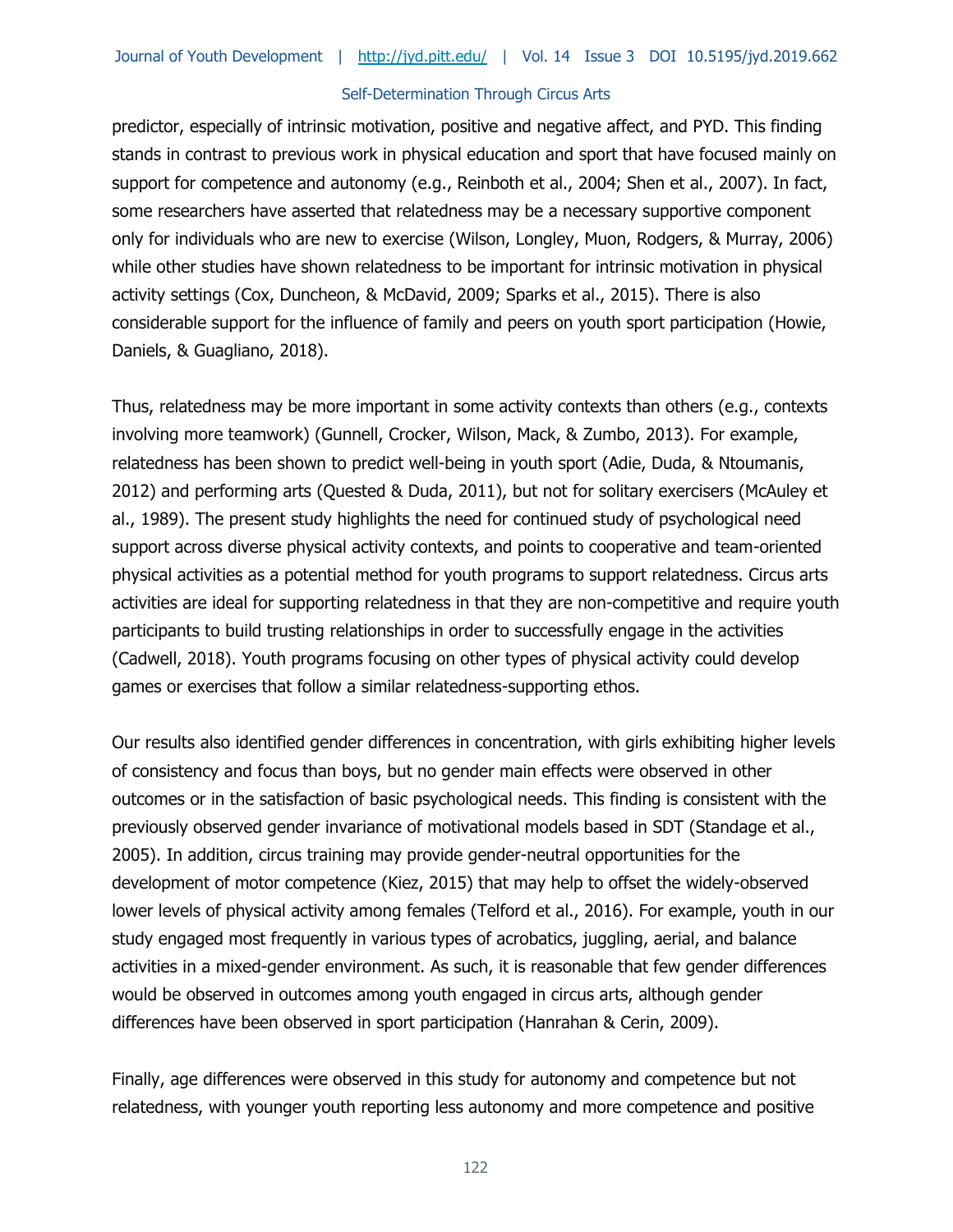affect in their circus contexts than older peers. The finding of higher self-reported competence among younger youth may be linked to cognitive differences in self-assessment, as older participants often place larger emphasis on peer comparison when assessing their own competence (Horn, 2004). In addition, competence and positive affect showed interaction effects between age and gender, such that both declined steadily for males and had a U-shaped distribution for females. Further research should assess whether these age and gender differences are unique to youth circus, or to this particular sample. For practitioners however, this finding points to the importance of attending to youth perceptions of their competence in program activities and providing scaffolding for all youth to feel successful.

Overall, the present study highlights the importance of relatedness in youth physical activity contexts for youth development outcomes such as PYD and intrinsic motivation, and points to youth circus as a supportive context for relatedness and other basic psychological needs. These findings align with prior research showing youth circus programs to promote various positive developmental outcomes (e.g., Heller & Taglialatela, 2018; McCutcheon, 2003; Ott, 2005; Smith et al., 2017; Woodhead, 2002) and suggest the need for further research outside the typical silos of youth development programs and physical education or sport programs. Future studies should examine how features that distinguish youth circus from more commonly-studied physical activity contexts may contribute to the support of relatedness. Youth program leaders may benefit from considering novel ways to engage youth in physical activity while promoting PYD and supporting basic psychological needs, whether or not they include circus arts. Schoolbased physical education programs should also consider incorporating youth circus to provide physical activities that satisfy basic psychological needs (see Kiez, 2015). The finding that this non-sport form of physical activity was associated with need-satisfaction and positive developmental outcomes for youth suggests that offering alternative forms of active recreation in youth programs may be beneficial. However, further research is needed to determine what features of the youth circus context are associated with these outcomes.

#### **Limitations and Future Directions**

The present study has several limitations, including a small convenience sample. Future studies of youth circus should seek larger and more homogeneous samples. The sample in this study represented youth with a wide range of ages, experience levels, and skills, but the small number of youth in each of these categories limited our analytic possibilities. The study also used a cross-sectional design that did not allow us to examine youth development as a result of participation in circus. Further research should be conducted to examine longitudinal outcomes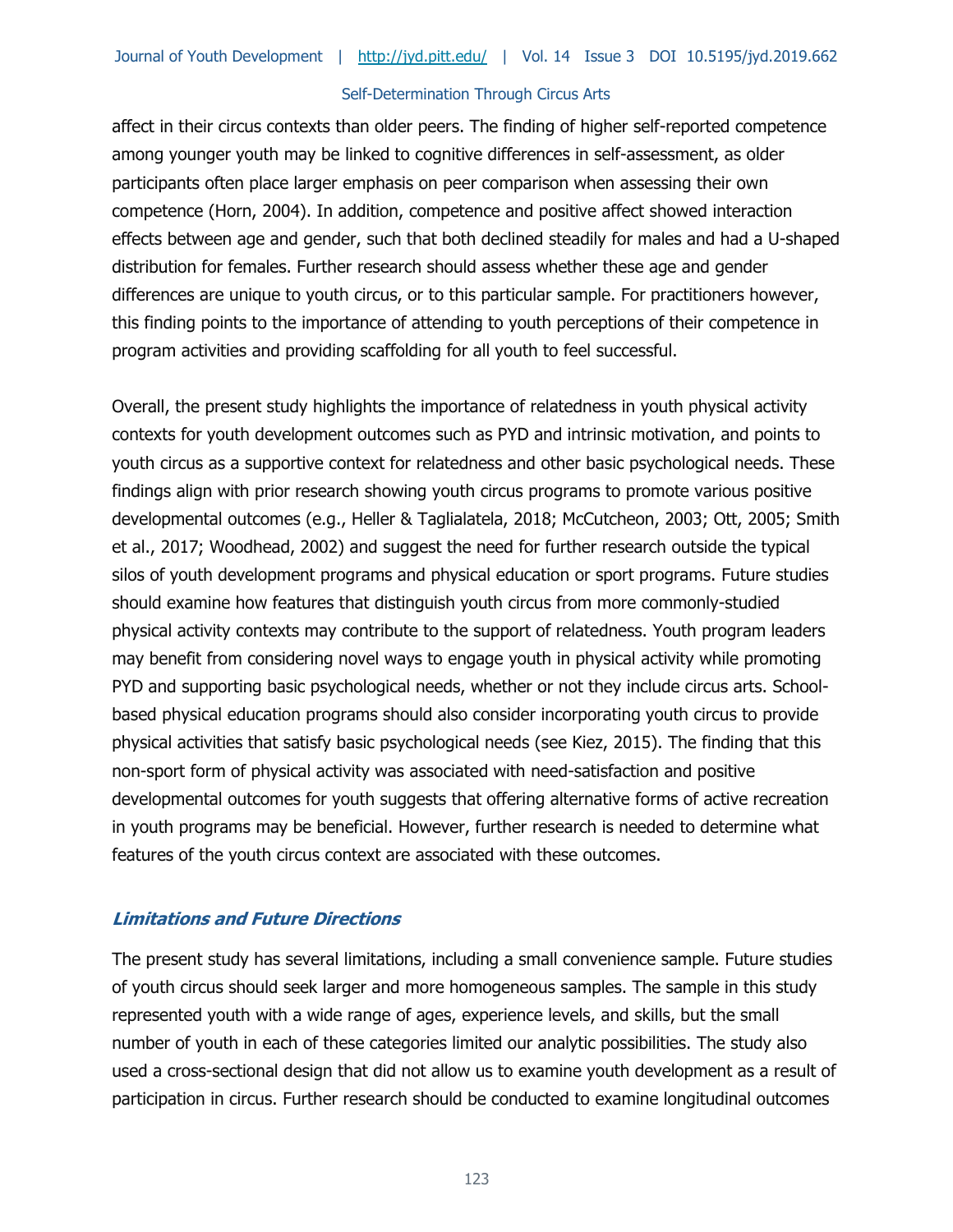associated with participation in this unique physical activity context, and how youth circus settings impact youth development. Future research should also examine the contextual characteristics that support relatedness in this and other physical activity contexts.

## **Conclusions**

This study expands the youth development literature by assessing participant outcomes in the under-studied context of youth circus. In addition, in a departure from prior studies that deemphasize relatedness in physical activity (e.g., Wilson et al., 2006), results from the present study point to relatedness as the strongest predictor of positive youth outcomes within the youth circus context. Unique characteristics of the circus context may make relatedness more salient than in other physical activity contexts. Thus, continued research into alternative physical activity contexts, such as circus arts, would be extremely valuable for understanding the effects of different contextual characteristics on youth development. Finding ways for physical activity programs to support relatedness (e.g., through collaborative activities like those in youth circus) may be key for youth physical activity adoption and maintenance. From an educational and a health perspective, it is worth considering whether including youth circus activities in physical education, or otherwise expanding access to this type of activity through youth programs, would help children acquire positive experiences that will help them be more physically active throughout their lives. Considerable further research on youth circus from a developmental perspective is therefore warranted.

## **Acknowledgements**

The research reported in this manuscript was conducted while the second author was a graduate student at the University of British Columbia. This research was supported in part through the second author's Izaak Walton Killam Memorial Doctoral Fellowship, and University of British Columbia International Tuition Award, Faculty of Graduate Studies Award, and Four Year Fellowship.

#### **Declaration of Interests**

The first and second authors are, respectively, current and founding board members of the American Youth Circus Organization.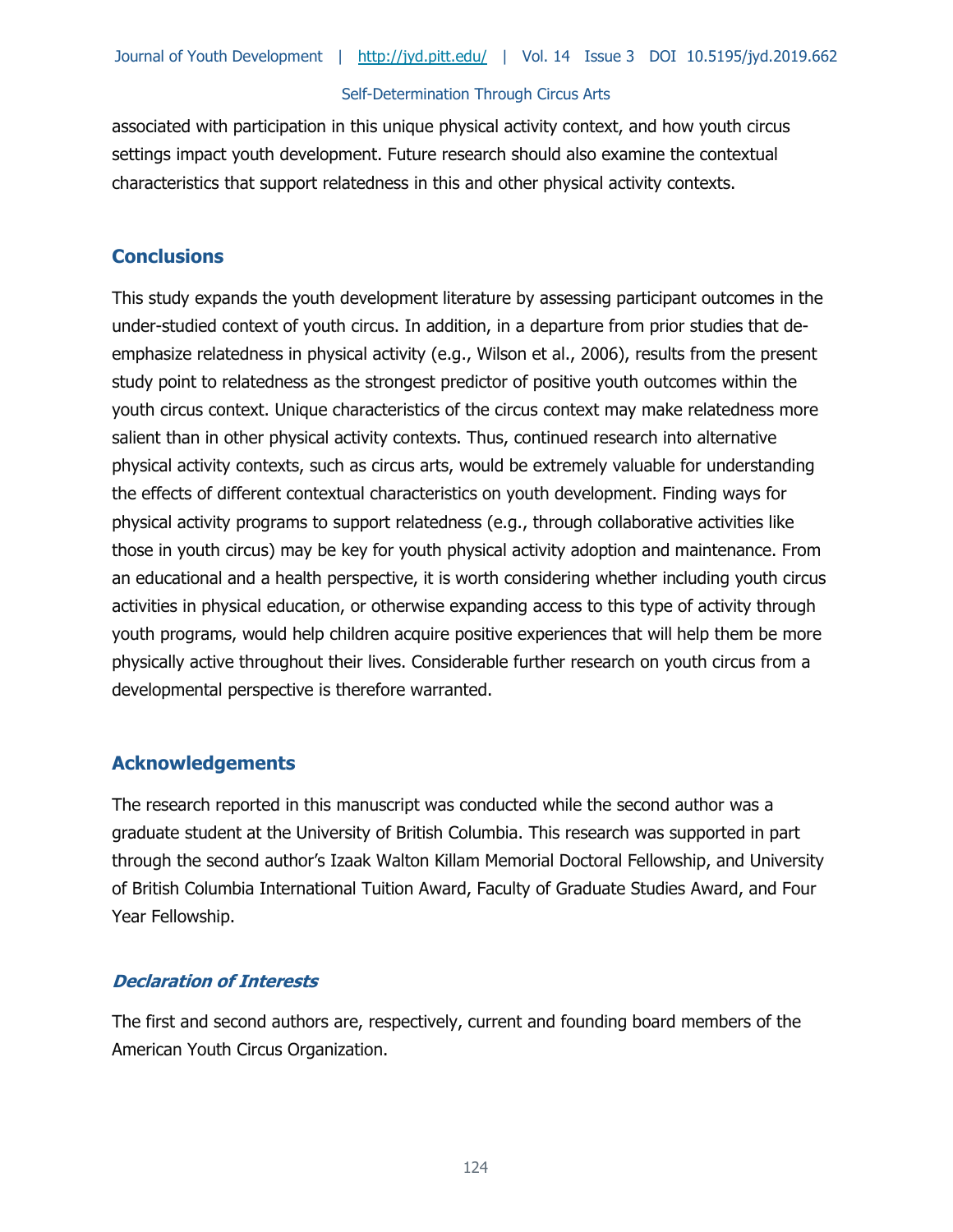#### **References**

- American Youth Circus Organization / American Circus Educators. (2018). 2018 U.S. Circus Survey. Retrieved from: https://www.americancircuseducators.org/resources-2/.
- Adie, J. W., Duda, J. L., & Ntoumanis, N. (2012). Perceived coach-autonomy support, basic need satisfaction and the well-and ill-being of elite youth soccer players: A longitudinal investigation. Psychology of Sport and Exercise, 13(1), 51-59. doi:10.1016/j.psychsport.2011.07.008
- Balish, S. M., McLaren, C., Rainham, D., & Blanchard, C. (2014). Correlates of youth sport attrition: A review and future directions. Psychology of Sport and Exercise, 15, 429-439. doi:10.1016/j.psychsport.2014.04.003
- Bolton, R. (2004). Why circus works. (Unpublished doctoral dissertation.) Perth, Australia: Murdoch University.
- Cadwell, S. J. (2018). Falling together: An examination of trust-building in youth and social circus training. Theatre, Dance and Performance Training, 9(1), 19-35. doi:10.1080/19443927.2017.1384755
- Cox, A., Duncheon, N., & McDavid, L. (2009). Peers and teachers as sources of relatedness perceptions, motivation, and affective responses in physical education. Research Quarterly for Exercise and Sport, 80(4), 765-773. doi:10.1080/02701367.2009.10599618
- Deci, E.L., & Ryan, R.M. (2000). The "What" and "Why" of goal pursuits: Human needs and the selfdetermination of behavior. Psychological Inquiry, 11(4), 227-268. doi:10.1207/S15327965PLI1104\_01
- Diamond, A. (2015). Effects of physical exercise on executive functions: Going beyond simply moving to moving with thought. Annals of Sports Medicine and Research, 2(1), 1011.
- Duckworth, A. L., Peterson, C., Matthews, M. D., & Kelly, D. R. (2007). Grit: Perseverance and passion for long-term goals. Journal of Personality and Social Psychology, 92(6), 1087-1101. doi:10.1037/0022-3514.92.6.1087
- Ebbeck, V., & Weiss, M. R. (1998). Determinants of children's self-esteem: An examination of perceived competence and affect in sport. Pediatric Exercise Science, 10, 285-298. doi:10.1123/pes.10.3.285
- Evans, M. B., Allan, V., Erickson, K., Martin, L. J., Budziszewski, R., & Côté, J. (2017). Are all sport activities equal? A systematic review of how youth psychosocial experiences vary across differing sport activities. British Journal of Sports Medicine, 51(3), 169-176. doi:10.1136/bjsports-2016-096725
- Gagne, M., Ryan, R. M., & Bargmann, K. (2003). Autonomy support and need satisfaction in the motivation and well-being of gymnasts. Journal of Applied Sport Psychology, 15(4), 372-390. doi:10.1080/714044203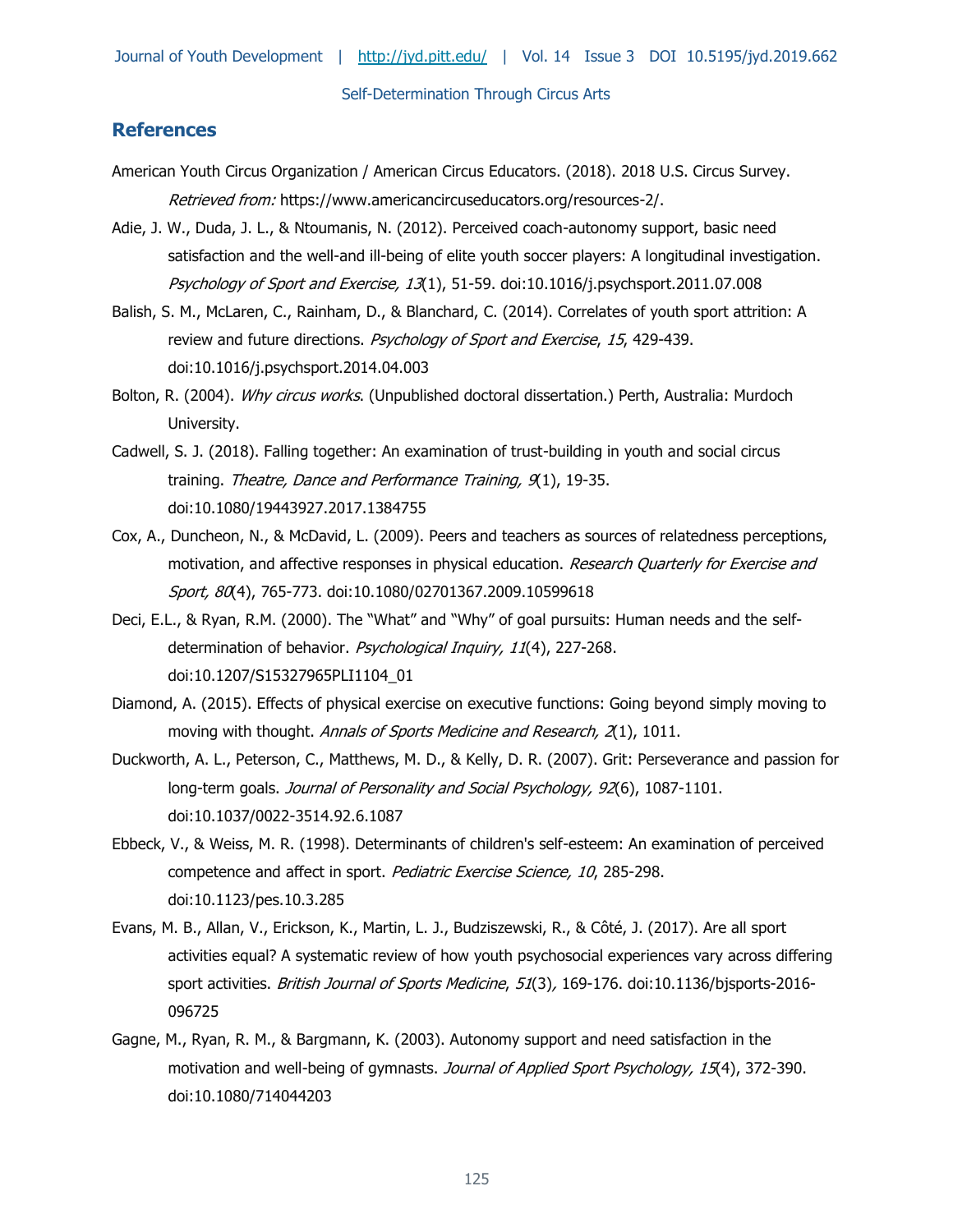- Geldhof, G. J., Bowers, E. P., Boyd, M. J., Mueller, M. K., Napolitano, C. M., Schmid, K. L., . . . & Lerner, R. M. (2014). Creation of short and very short measures of the five Cs of positive youth development. Journal of Research on Adolescence, 24(1), 163-176. doi:10.1111/jora.12039
- Goudas, M., Biddle, S., & Fox, K. (1994). Perceived locus of causality, goal orientations, and perceived competence in school physical education classes. British Journal of Educational Psychology, 64(3), 453-463.
- Gunnell, K. E., Crocker, P. R., Wilson, P. M., Mack, D. E., & Zumbo, B. D. (2013). Psychological need satisfaction and thwarting: A test of basic psychological needs theory in physical activity contexts. Psychology of Sport and Exercise, 14(5), 599-607. doi:10.1016/j.psychsport.2013.03.007
- Hanrahan, S. J. & Cerin, E. (2009). Gender, level of participation, and type of sport: Differences in achievement goal orientation and attributional style. Journal of Science and Medicine in Sport, 12(4), 508-512. doi:10.1016/j.jsams.2008.01.005
- Harwood, C. G., Keegan, R. J., Smith, J. M., & Raine, A. S. (2015). A systematic review of the intrapersonal correlates of motivational climate perceptions in sport and physical activity. Psychology of Sport and Exercise, 18, 9–25. doi:10.1016/j.psychsport.2014.11.005
- Heller, C., & Taglialatela, L. A. (2018). Circus Arts Therapy® fitness and play therapy program shows positive clinical results. *International Journal of Play Therapy, 27*(2), 69. doi:10.1037/pla0000068
- Horn, T. S. (2004). Developmental perspectives on self-perceptions in children and adolescents. In M.R. Weiss (Ed.), *Developmental sport and exercise psychology: A lifespan perspective* (pp. 101-143). Morgantown, WV: Fitness Information Technology.
- Howie, E. K., Daniels, B. T., & Guagliano, J. M. (2018). Promoting physical activity through youth sports programs: It's social. American Journal of Lifestyle Medicine, doi:10.1177/1559827618754842
- Kiez, T. K. M. (2015). The Impact of Circus Arts Instruction on the Physical Literacy of Children in Grades 4 and 5. Unpublished master's thesis. University of Manitoba.
- Lerner, J. V., Bowers, E. P., Minor, K., Boyd, M. J., Mueller, M. K., Schmid, K. L., & Lerner, R. M. (2012). Positive youth development: Processes, philosophies, and programs. In R. M. Lerner , M A. Easterbrooks, & J. Mistry (Eds.), (2011) & I. B. Weiner (Editor-in-Chief), Comprehensive Handbook of Psychology: Developmental Psychology Vol. 6 (pp. 365–392). New York: Wiley.
- Maglio, J., & McKinstry, C. (2008). Occupational therapy and circus: Potential partners in enhancing the health and well-being of today's youth. Australian Occupational Therapy Journal, 55(4), 287-290. doi:10.1111/j.1440-1630.2007.00713.x
- McAuley, E., Duncan, T., & Tammen, V. V. (1989). Psychometric properties of the Intrinsic Motivation Inventory in a competitive sport setting: A confirmatory factor analysis. Research Quarterly for Exercise and Sport, 60(1), 48-58. doi:10.1080/02701367.1989.10607413
- McCutcheon, S. (2003). Negotiating identity through risk: A community circus model for evoking change and empowering youth. *Unpublished master's thesis*. Victoria, Australia: La Trobe University.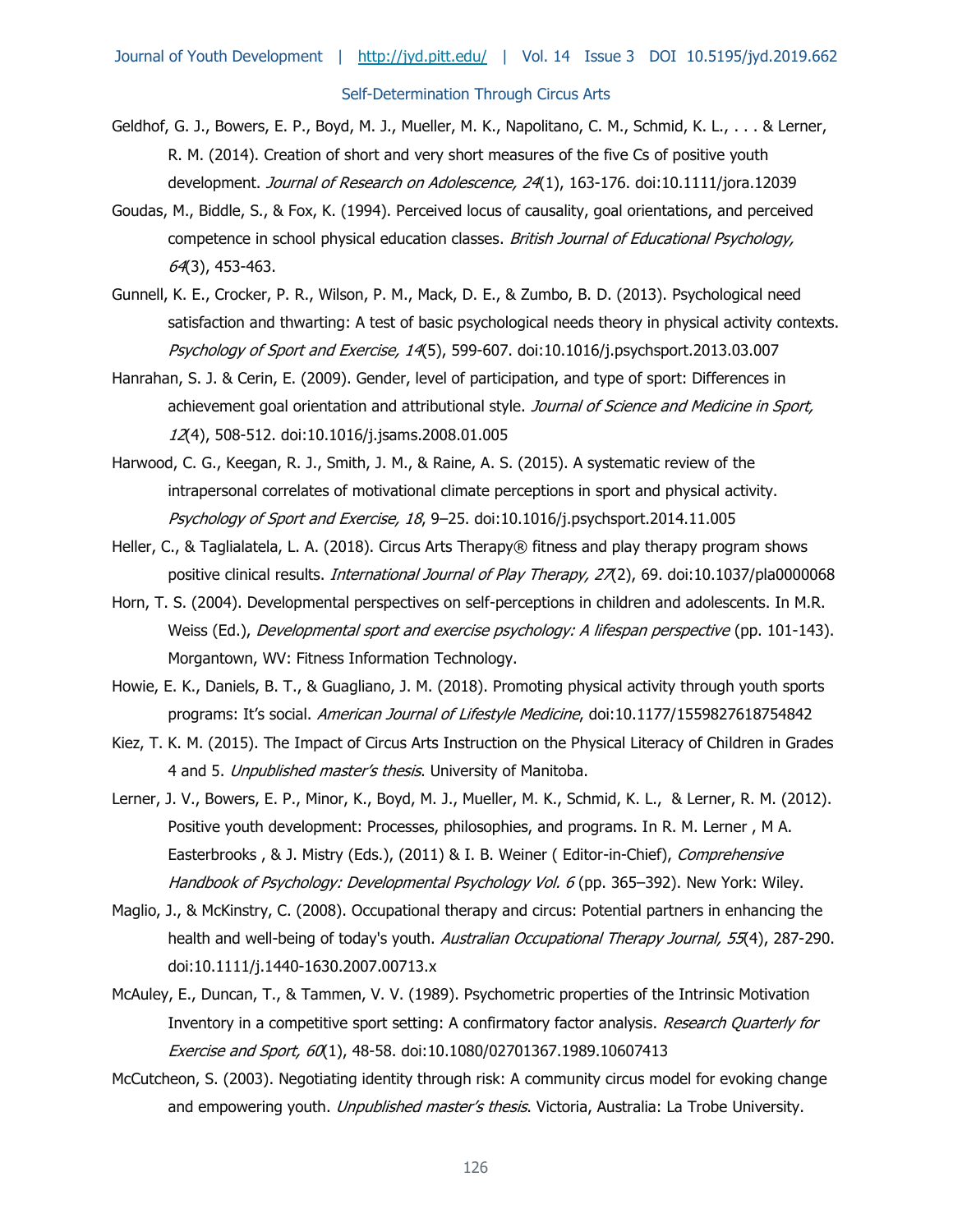- Neely, K. C., McHugh, T. L. F., Dunn, J. G., & Holt, N. L. (2017). Athletes and parents coping with deselection in competitive youth sport: A communal coping perspective. Psychology of Sport and Exercise, 30, 1-9. doi:10.1016/j.psychsport.2017.01.004
- Nicholls, J. (1989). The competitive ethos and democratic education. Cambridge, MA: Harvard University Press.
- Ntoumanis, N. (2005). A prospective study of participation in optional school physical education using a self-determination theory framework. Journal of Educational Psychology, 97(3), 444.
- Ott, D. (2005). A phenomenology of youth circus training at Fern Street. (Unpublished doctoral dissertation). Tempe, Arizona: Arizona State University.
- Perkins, D. F., & Noam, G. G. (2007). Characteristics of sports-based youth development programs. New Directions for Youth Development, 115, 75-84. doi:10.1002/yd.224
- Quested, E., & Duda, J. L. (2011). Antecedents of burnout among elite dancers: A longitudinal test of basic needs theory. Psychology of Sport and Exercise, 12(2), 159-167. doi:10.1016/j.psychsport.2010.09.003
- Reinboth, M., Duda, J. L., & Ntoumanis, N. (2004). Dimensions of coaching behavior, need satisfaction, and the psychological and physical welfare of young athletes. Motivation and Emotion, 28(3), 297-313. doi:10.1023/B:MOEM.0000040156.81924.b8
- Richer, S., & Vallerand, R. J. (1998). Construction and validation of the Perceived Relatedness Scale. Revue Européene de Psychologie Appliquée, 48, 129-137.
- Roth, J. L., & Brooks-Gunn, J. (2003). What exactly is a youth development program? Answers from research and practice. Applied Developmental Science, 7(2), 94-111. doi:10.1207/S1532480XADS0702\_6
- Shen, B., McCaughtry, N., & Martin, J. (2007). The influence of self-determination in physical education on leisure-time physical activity behavior. Research Quarterly for Exercise and Sport, 78(4), 328-338. doi:10.1080/02701367.2007.10599430
- Smith, A. L. (2003). Peer relationships in physical activity contexts: A road less traveled in youth sport and exercise psychology research. Psychology of Sport and Exercise, 4(1), 25-39. doi:10.1016/S1469-0292(02)00015-8
- Smith, C., Roy, L., Peck, S., & Macleod, C. (2017). Evaluation of program quality and social and emotional learning in American Youth Circus Organization social circus programs. Retrieved January 2018 from American Youth Circus Organization website: http://www.americancircuseducators.org/sel/.
- Song, M., Carroll, D. D., & Fulton, J. E. (2013). Meeting the 2008 physical activity guidelines for Americans among US youth. American Journal of Preventive Medicine, 44(3), 216-222. doi:10.1016/j.amepre.2012.11.016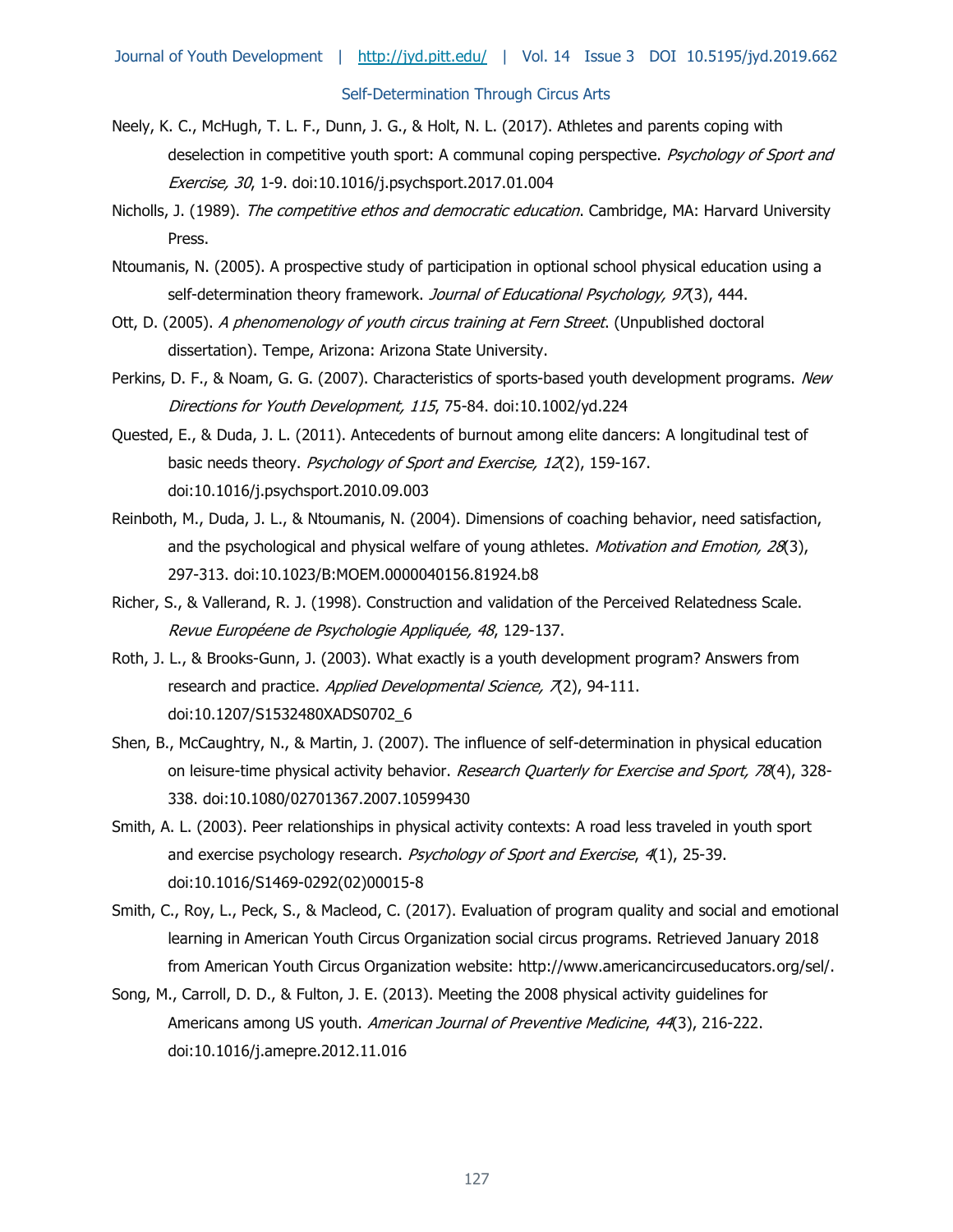- Sparks, C., Dimmock, J., Whipp, P., Lonsdale, C., & Jackson, B. (2015). "Getting connected": High school physical education teacher behaviors that facilitate students' relatedness support perceptions. Sport, Exercise, and Performance Psychology, 4(3), 219-236. doi:10.1037/spy0000039
- Spiegel, J. B., Breilh, M. C., Campaña, A., Marcuse, J., & Yassi, A. (2015). Social circus and health equity: Exploring the national social circus program in Ecuador. Arts & Health,  $\pi$ 1), 65-74. doi:10.1080/17533015.2014.932292
- Standage, M., Duda, J. L., & Ntoumanis, N. (2003). A model of contextual motivation in physical education: Using constructs from self-determination and achievement goal theories to predict physical activity intentions. Journal of Educational Psychology, 95(1), 97-110. doi:10.1037/0022-0663.95.1.97
- Standage, M., Duda, J. L., & Ntoumanis, N. (2005). A test of self-determination theory in school physical education. British Journal of Educational Psychology, 75, 411-433. doi:10.1348/000709904X22359
- Standage, M., Duda, J. L., & Ntoumanis, N. (2006). Students' motivational processes and their relationship to teacher ratings in school physical education: A self-determination theory approach. Research Quarterly for Exercise and Sport, 77(1), 100-110. doi:10.1080/02701367.2006.10599336

Sugarman, R. (2001). Circus for Everyone: Circus Learning Around the World. Mountainside Press.

- Teixeira, P. J., Carraça, E. V., Markland, D., Silva, M. N., & Ryan, R. M. (2012). Exercise, physical activity, and self-determination theory: A systematic review. International Journal of Behavioral Nutrition and Physical Activity, 9-78. doi:10.1186/1479-5868-9-78
- Telford, R. M., Telford, R. D., Olive, L. S., Cochrane, T., & Davey, R. (2016). Why are girls less physically active than boys? Findings from the LOOK longitudinal study. PloS one, 11(3), e0150041. doi:10.1371/journal.pone.0150041
- Vallerand, R. J. (2007). Intrinsic and extrinsic motivation in sport and physical activity. *Handbook of Sport* Psychology, 3, 59-83. doi:10.1002/9781118270011.ch3
- Vazou, S., Ntoumanis, N., & Duda, J.L. (2006). Predicting young athlete's motivational indices from perceived coach and peer climate. Psychology of Sport and Exercise, 7, 215-233. doi:10.1016/j.psychsport.2005.08.007
- Williams, G. C., & Deci, E. L. (1996). Internalization of biopsychosocial values by medical students: a test of self-determination theory. Journal of Personality and Social Psychology, 70(4), 767-779. doi:10.1037/0022-3514.70.4.767
- Wilson, P. M., Longley, K., Muon, S., Rodgers, W. M., & Murray, T. C. (2006). Examining the Contributions of Perceived Psychological Need Satisfaction to Well-Being in Exercise. Journal of Applied Biobehavioral Research, 11(3‐4), 243-264.